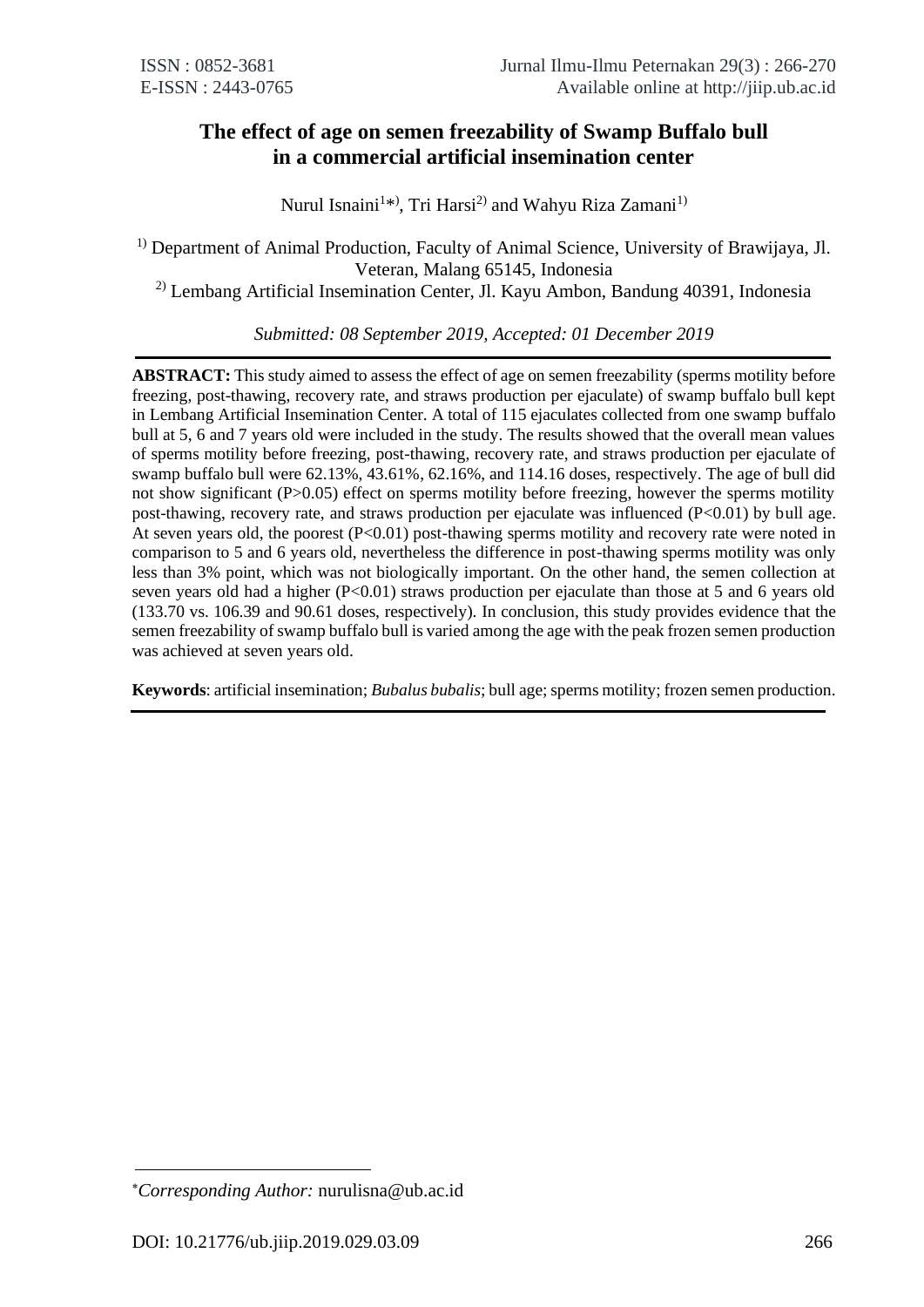## **INTRODUCTION**

The rapid population growth, along with the improvement in education level and economic status, has driven the increase in Indonesian national meat demand. In 2017, it was reported that the national meat consumption reached about 7.90 kg/capita/year (Directorate General of Livestock and Animal Health, 2018), which was 84.15% higher than national meat consumption in 2009 with 4.29 kg/capita/year (Directorate General of Livestock and Animal Health, 2014). Besides, it was predicted that national meat consumption would be further increased in the future with the growth rate of 6.30% per year (Central Data and Information System of Agriculture, 2017).

Swamp buffalo is one of the livestock commodities, which is very potential to support the fulfillment of national meat demand. Buffalo has great adaptability to the tropical environment (Deka *et al*., 2019) and also has good capability to convert low quality feed from agriculture by-product into valuable food (Naveena and Kiran, 2014). However, the buffalo population remained stable in the last decade. The buffalo population in 2011 was 1.31 million head (Directorate General of Livestock and Animal Health, 2014), while in 2018 become 1.36 million head (Directorate General of Livestock and Animal Health, 2018). This fact, probably due to the lower reproductive efficiency in swamp buffalo. For that reason, the application of reproductive technology is highly demanded to improve the buffalo population.

Artificial insemination is a leading reproductive technology which widely used to improve reproductive efficiency and genetic quality of livestock. Several advantages of this technology allow the production of crossbred livestock, which have high adaptability to the local climate and could increase the performance and uniformity of offspring (Baruselli *et al*.,

2018). However, the benefit of artificial insemination can only be achieved when supported by good semen quality (Islam *et al*., 2018). Numerous factors such as age, breed, nutrition, and environmental condition have been well documented, influencing semen quality of bull (Bhakat *et al*., 2011; Kumar *et al*., 2017; Murphy *et al*., 2018). In cattle, the age was recognized as the critical factor affecting semen quality since it determining the reproductive physiology of bull (Snoj *et al*., 2013; Isnaini *et al*., 2019a). While in buffalo, the study regarding the effect of age on semen quality is still very scanty. Therefore, this study was performed to evaluate the effect of age on semen freezability of a swamp buffalo bull.

### **MATERIALS AND METHODS Geographical location**

This study was conducted in Lembang Artificial Insemination Center, Bandung, West Java, Indonesia. The latitudelongitude coordinates and altitude of this site are approximately  $6^{\circ}$  South -  $107^{\circ}$  East and 1,241 m above sea level, respectively.

## **Experimental animal**

The experimental animal used in this study was one healthy swamp buffalo bull. The bull was reared in an individual pen (4 x 2.5 m). During the experimental period, the bull received *ad libitum* access to drinking water and fed according to the standard protocol in Lembang Artificial Insemination Center, as shown in Table 1. **Semen evaluation**

A total of 115 ejaculates were collected at 5, 6, and 7 years old (46, 23, and 46 ejaculates, respectively). Sperms motility before freezing and post-thawing were evaluated under a microscope with 400 x magnification (Susilawati *et al*., 2018). Recovery rate value was calculated by a formula of  $=$  (sperms motility postthawing / individual sperms motility) x 100% (Isnaini *et al*., 2019b). Straws production per ejaculate was calculated by a formula of = total sperm number per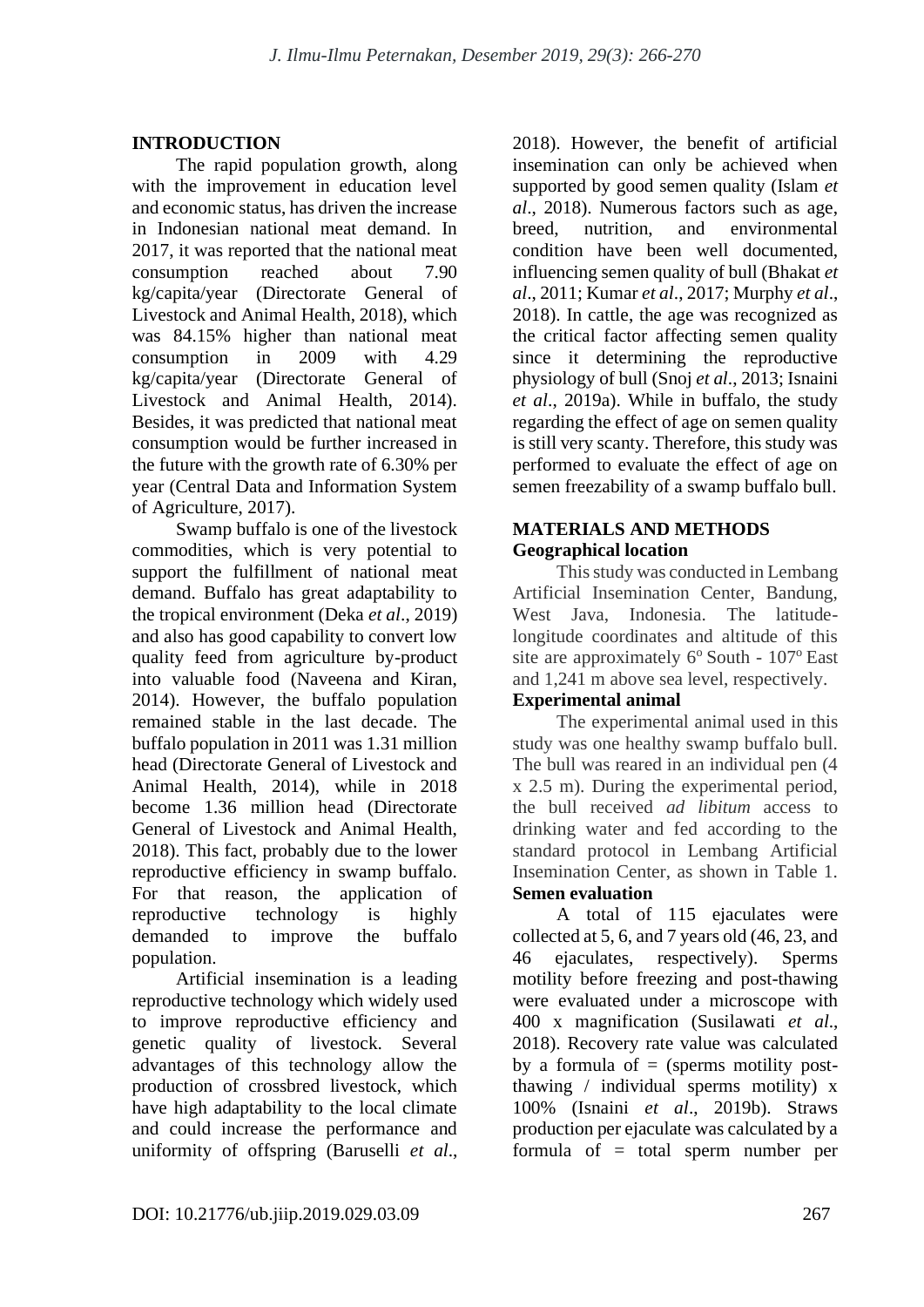ejaculate / 25 million sperm (Isnaini *et al*., 2019b).

### **Statistical analysis**

| Data of semen freezability were     |  |  |  |  |
|-------------------------------------|--|--|--|--|
| analyzed using analysis of variance |  |  |  |  |

followed by Duncan test to separate means. The effect of age was considered as significant and highly significant differences when P<0.05 and P<0.01, respectively.

**Table 1.** Feed composition during the experimental period

| Ingredient       |  | Amount per day (as fed) |
|------------------|--|-------------------------|
| Elephant grass   |  | $65 \text{ kg}$         |
| Concentrate feed |  | $4 \text{ kg}$          |
| Hay              |  | $1 \text{ kg}$          |
| Mung bean sprout |  | $0.5 \text{ kg}$        |

#### **RESULTS AND DISCUSSION**

The results of this study showed that the overall mean values of sperms motility before freezing, post-thawing, recovery rate, and straws production per ejaculate of swamp buffalo bull were 62.13%, 43.61%, 62.16%, and 114.16 doses, respectively. Previously, Amin *et al*. (1999) showed that sperms motility post-thawing of swamp buffalo bulls ranged from 41.43 to 55.71%. In another study, Ahmed *et al*. (2018) found that sperms motility post-thawing of Nili-Ravi buffalo bulls was between 43.80 to 46.60%.

The straws production per ejaculate of buffalo bull obtained in this study was 52 to 60% lower than elite beef cattle (Isnaini *et al*., 2019a). Table 2 shows that the age of bull did not show significant (P>0.05) effect on sperms motility before freezing, however sperms motility post-thawing, and recovery rate were influenced  $(P<0.01)$  by bull age.

At 7 years old, swamp buffalo bull had the poorest (P<0.01) sperms motility postthawing and recovery rate compared to 5 and 6 years old. In line with this finding, Ahmed *et al*. (2018) also found that aged buffalo bulls had lower sperms motility post-thawing than the young bulls. In other livestock such as dairy cattle, it was also reported that the bull age had a significant effect on sperms motility post-thawing (Murphy *et al*., 2018).

This result probably because of the advancing age had a negative impact on the concentration of antioxidant substances in seminal plasma (El Sisy *et al*., 2016), which then may result in the reduction of sperms motility after cryopreservation. Nevertheless, the difference in sperms motility post-thawing between 7 years old vs. 5 and 6 years old was not more than 3% point, which could be categorized as not biologically important.

|                   | Bull age                      |                                |                                 |  |  |  |
|-------------------|-------------------------------|--------------------------------|---------------------------------|--|--|--|
| <b>Parameters</b> | 5 yo $(n=46)$                 | 6 yo $(n=23)$                  | $7 \text{ yo} (n=46)$           |  |  |  |
| $SMBF$ $(\%)$     | $61.96 \pm 2.47$              | $62.17 + 2.53$                 | $62.28 \pm 2.52$                |  |  |  |
| SMPT $(\%)$       | $44.89 \pm 4.28$ <sup>b</sup> | $44.35 \pm 4.84^b$             | $41.96 \pm 4.01^a$              |  |  |  |
| RR(%)             | $63.87 \pm 6.38^{\rm b}$      | $63.35 \pm 6.91^b$             | $59.86 \pm 5.80^a$              |  |  |  |
| SPPE (doses)      | $106.39 \pm 43.40^b$          | $90.61 \pm 37.20$ <sup>a</sup> | $133.70 \pm 36.73$ <sup>c</sup> |  |  |  |

**Table 2**. Effect of age on semen freezability of swamp buffalo bull

 $yo = years$  old, SMBF = sperms motility before freezing, SMPT = sperms motility post-thawing,  $RR = recovery$  rate,  $SPE =$  straws production per ejaculate

a-cdifferent superscript indicates a highly significant difference (P<0.01)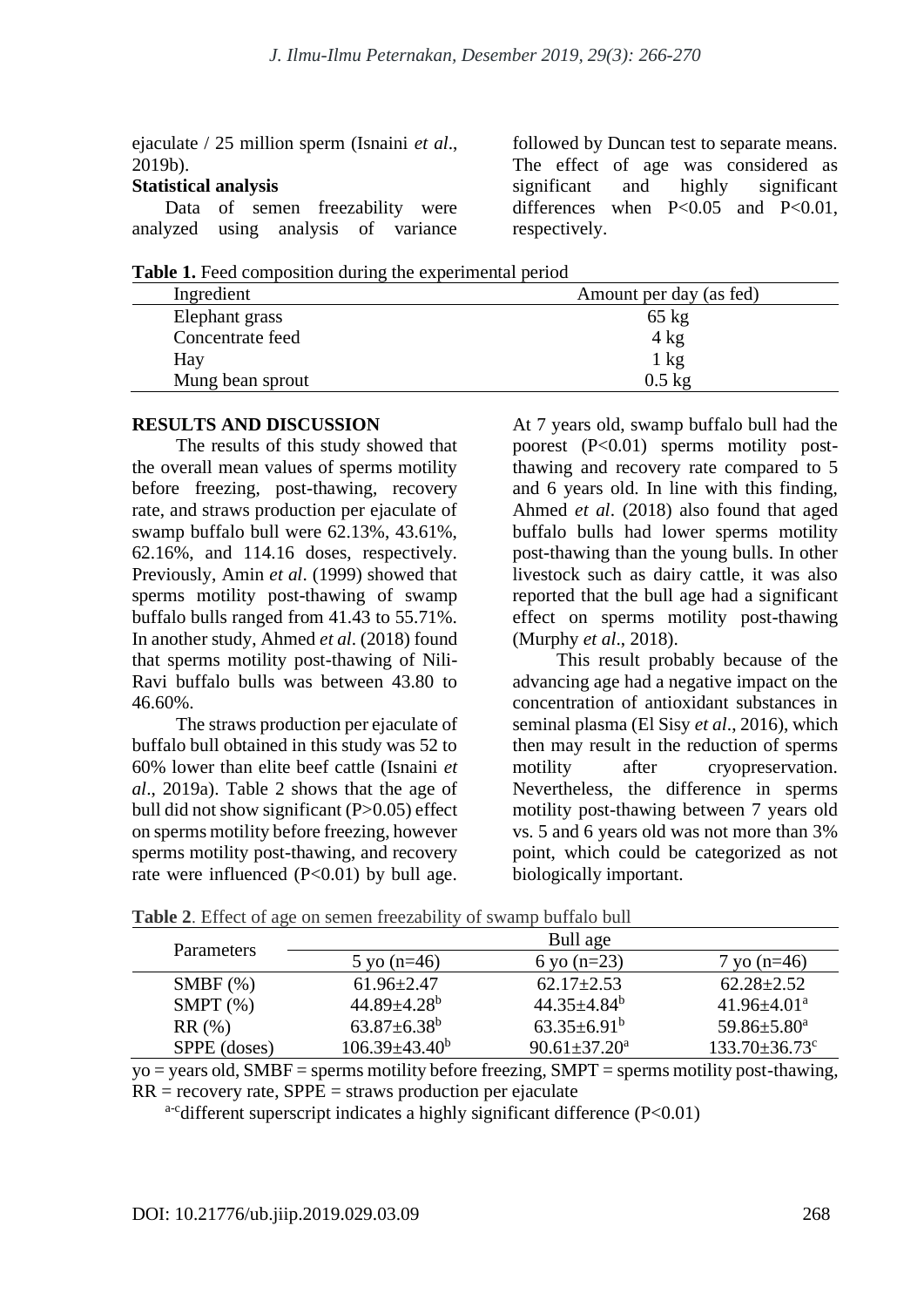As shown in Table 2, straws production per ejaculate varied  $(P<0.01)$ among bull age. The semen collection at 7 years old had a higher  $(P<0.01)$  straws production per ejaculate than those at 5 and 6 years old. This result probably could be partly explained by the improvement of reproductive organ development as the age getting older (Pant *et al*., 2003), which may increase sperms production capacity, thus providing higher frozen semen production.

## **CONCLUSION**

According to the results in this current study, it can be concluded that the variation on semen freezability of swamp buffalo bull exists among the age. The semen collection at 7 years old provides preferable frozen semen production but with slightly lower sperms motility aspect compared to 5 and 6 years old.

### **ACKNOWLEDGMENT**

The authors have gratefully acknowledged the research facility provided by Lembang Artificial Insemination Center.

## **REFFERENCES**

- Ahmed, S., Khan, M. I. ur R., Ahmad, M., and Iqbal, S. (2018). Effect of age on lipid peroxidation of fresh and frozenthawed semen of Nili-Ravi buffalo bulls. *Italian Journal of Animal Science*, *17*(3), 730–735. https://doi.o rg/10.1080/1828051X.2018.1424569
- Amin, M. R., Toelihere, M. R., Yusuf, T. L., and Situmorang, P. (1999). Pengaruh plasma semen sapi terhadap kualitas semen beku kerbau lumpur (Bubalus bubalis) (in Bahasa Indonesia). *Jurnal Ilmu Ternak Dan Veteriner*, *4*, 143–147.
- Baruselli, P. S., Ferreira, R. M., Sá Filho, M. F., and Bó, G. A. (2018, June 1). Review: Using artificial insemination v. natural service in beef herds. *Animal*. Cambridge University Press. https://doi.org/10.1017/S1751731118 00054X
- Bhakat, M., Mohanty, T. K., Raina, V. S., Gupta, A. K., Khan, H. M., Mahapatra, R. K., and Sarkar, M. (2011). Effect of age and season on semen quality parameters in Sahiwal bulls. *Tropical Animal Health and Production*, *43*(6), 1161–1168. https: //doi.org/10.1007/s11250-011-9817-1
- Central Data and Information System of Agriculture. (2017). *Outlook Daging Sapi (in Bahasa Indonesia)*. Jakarta: Ministry of Agriculture Republic of Indonesia.
- Deka, R., Nath, K. C., Bhuyan, M., Bhuyan, D., Das, G. C., Dutta, L., and Borpujari, D. (2019). Parturition behavior of Swamp buffalo cows (Bubalus bubalis) under organized system of rearing. *Biological Rhythm Research*. https://doi.org/10.1080/092 91016.2019.1607220
- Directorate General of Livestock and Animal Health. (2014). *Livestock and Animal Health Statistics*. Jakarta: Ministry of Agriculture Republic of Indonesia.
- Directorate General of Livestock and Animal Health. (2018). *Livestock and Animal Health Statistics*. Jakarta: Ministry of Agriculture Republic of Indonesia.
- El Sisy, G. A., Abo El-Maaty, A. M., and Rawash, Z. M. (2016). Comparative blood and seminal plasma oxidant/antioxidant status of Arab stallions with different ages and their relation to semen quality. *Asian Pacific Journal of Reproduction*, *5*(5), 428–433. https://doi.org/10.1016/j.ap jr.2016.07.006
- Islam, M., Apu, A., Hoque, S. A., Ali, M., and Karmaker, S. (2018). Comparative study on the libido, semen quality and fertility of Brahman cross, Holstein Friesian cross and Red Chittagong breeding bulls. *Bangladesh Journal of Animal Science*, *47*(2), 61–67. https://doi.org/